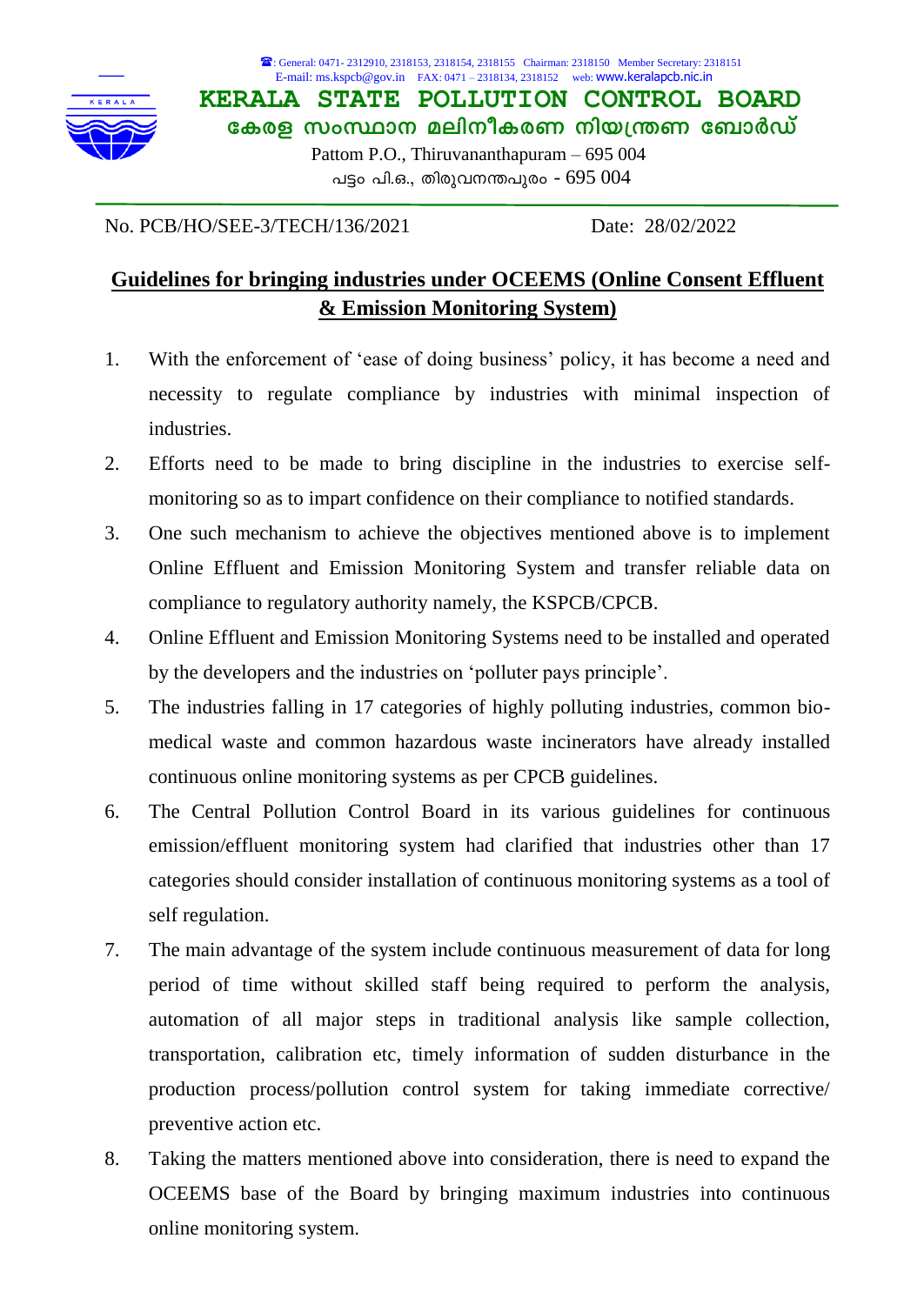- 9. OCEMS/CEMS basically consists of real time measuring instrument (called analyser) with analytical data dash board in the site and Data Acquisition System (DAS) for storage and onward transmission to KSPCB/CPCB.
- 10. The analyser shall have the features as specified in CPCB guidelines. These include:
	- i. Continuous direct measurement of pollutant concentration on 24×7 basis.
	- ii. Shall have type approved certificates as per Indian certificate scheme or certificate from one of the following foreign accredited agencies: USEPA (U S Environmental Protection Agency)

TUV (Technischer uberujecungs verin)  $\rightarrow$  English translation as Technical Inspection Association)

MCERTS (Monitoring Certificate scheme)

However, the authenticity of the certificates has to be verified with the website of the certification agency.

- iii. Digital communication with distant computer for data acquisition/ recording/ reporting.
- iv. Remote calibration facility
- v. Should have provision to send alarm to Central server in case any change is made in configuration or calibration.
- vi. Low operation & maintenance requirements with low chemical consumption and recurring cost of consumables & spares.
- 11. Compliance reporting protocol has to be submitted to the Board in the format prescribed in CPCB guidelines.
- 12. The analyser should be such that it works on the principle approved by CPCB. Also it has to be installed as per CPCB guidelines only.
- 13. Once the system is established, the Board has to validate the system. For this manual sampling and analysis shall be done and then compared with real time values. It gets validated only when manual  $\&$  real time values are within the accuracy prescribed by CPCB or else have to recalibrated.
- 14. Exceedence
	- (i) Exceedence in effluent monitoring system.
		- (a) If the exceedence for 15 minutes average is greater than 40 % from permissible limits of a parameter (pH, BOD, COD, TSS) ie, exceeding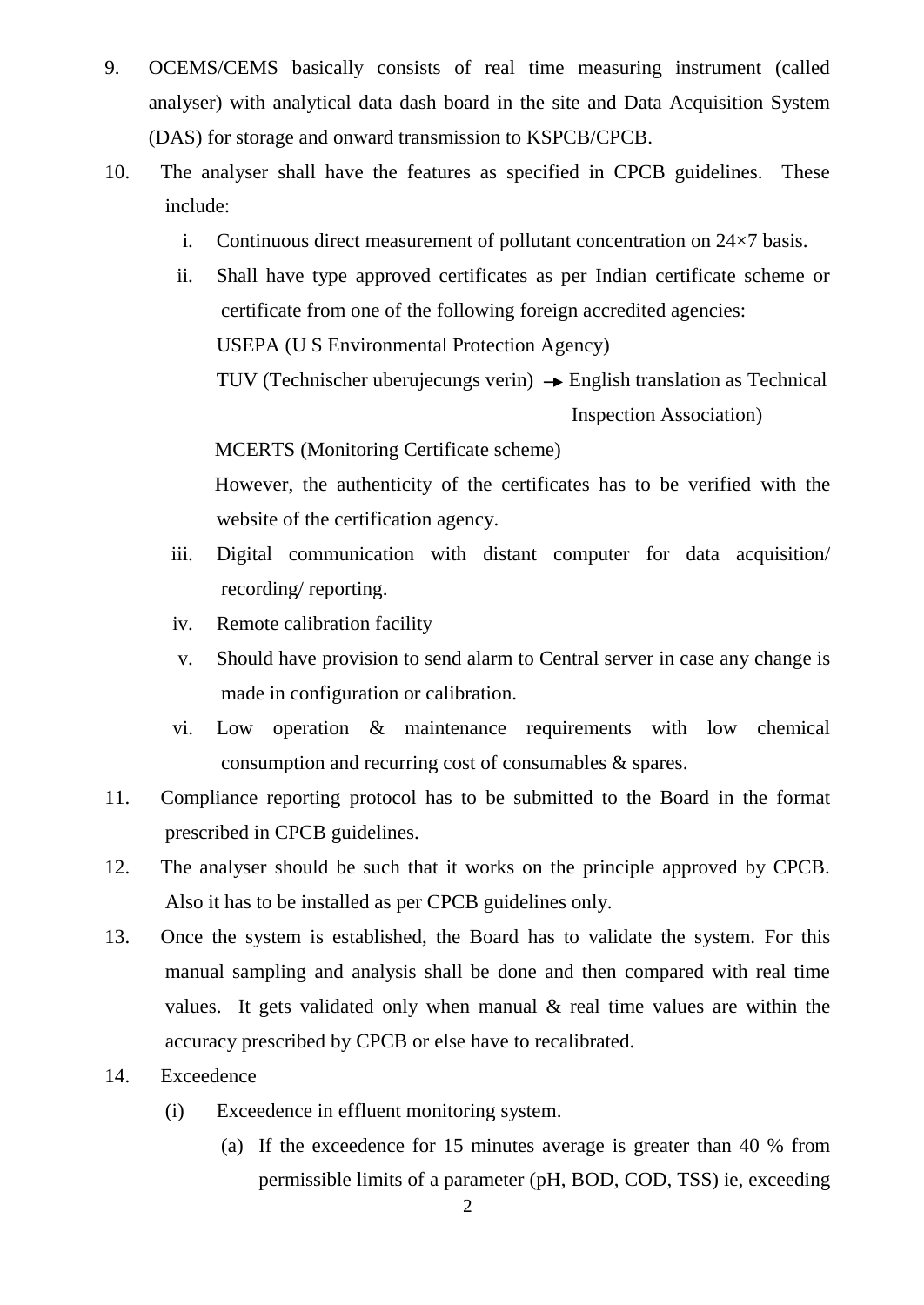8 times/day (8×15=2hr) or internet/power connectivity/server error for 2 hours then it is a level-1 Exceedence (Yellow) Alert

In such case Auto generated letter/e-mail is sent to the industry/ regulator.

(b) If 36 yellow alerts are issued during 72 hours or internet/power connectivity /sensor error for 72 hours then it is an Orange Alert (Level II)

In such case the reasons and action for rectification taken have to be submitted by the industry to the Board.

- (c) If exceedence  $> 72$  hours (20% yellow alerts in 30 days (144 hours) or internet/power connectivity/server error more than 144 hours then it is Red Alert (Level-III). In such case auto generated letter to be issued seeking explanation with 15 days. The unit has to report the reasons, rectification status etc within 15 days. Physical inspection is required in such cases.
- (ii) Exceedence in emission monitoring system (as per CPCB guidelines)
	- (a) Any exceedence of value over prescribed standards shall be considered as alarm for exceedence. Instantaneous elevated data spikes with duration less than one minute shall be dealt separately and not considered for data averaging.
	- (b) In case of loss of data for more than 10 minutes per half hour, it will be considered as loss of half hourly values. In case more than 5 half hourly data is lost per day, it will be considered as data loss for a day.
	- (c) Any day in which more than 3 hourly average values are invalid due to malfunction or maintenance of the automated measuring system shall be considered lost data for the day.
	- (d) In case of breakdown of the monitoring system, the operator shall close down the operation of the industry/ establishment, if the problem is not rectified within 72 hours, subject to information to the Board.
	- (e) Any exceedence of the monitored value against the standards shall invite SMS & e-mail from the industry from the Board requiring immediate feedback on the corrective action initiated/taken.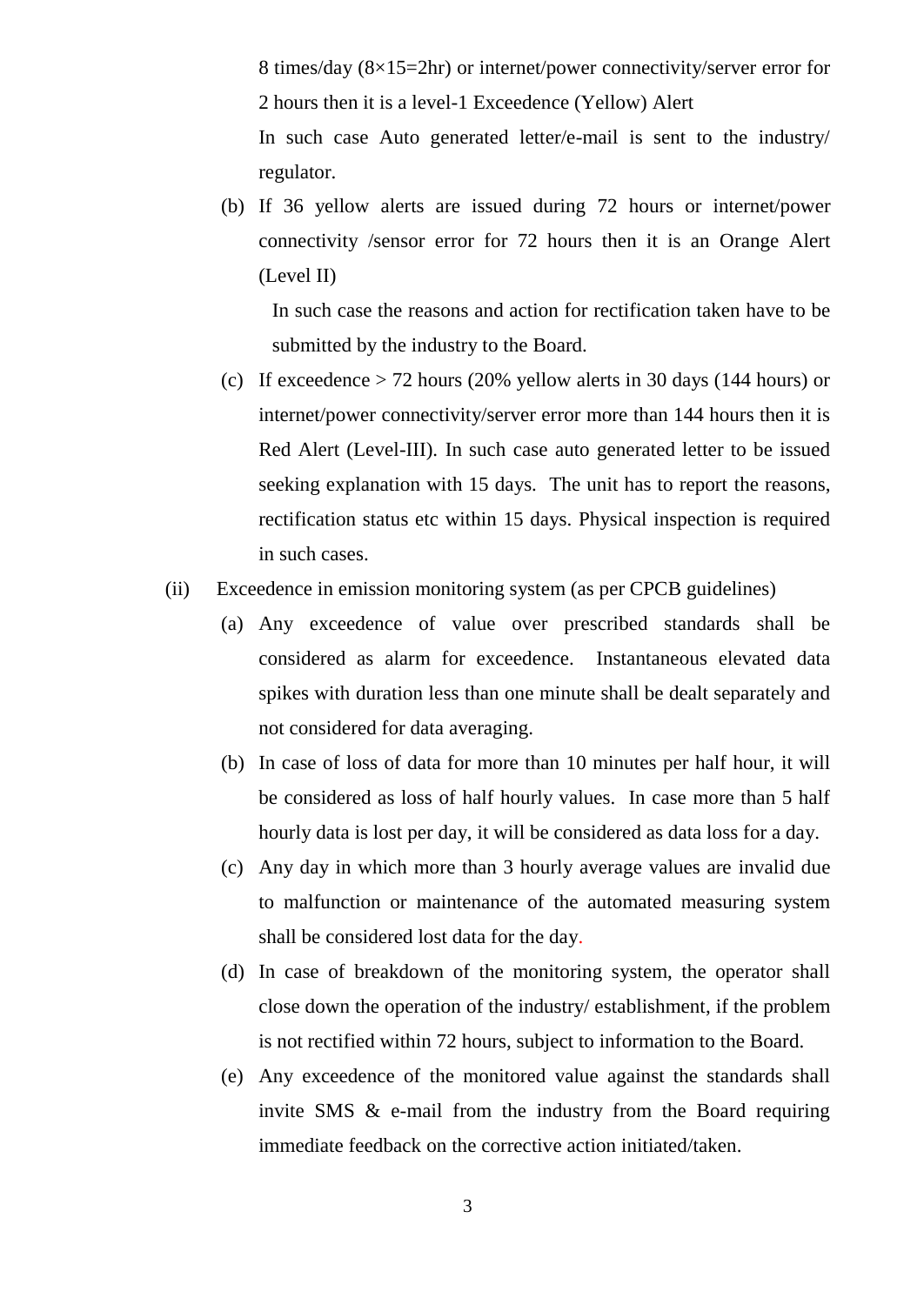- (f) The values recorded during calibration preventive maintenance shall not be considered for exceedence and assessing the data capture rate. Plant shut down period shall be excluded while calculating the data capture rate.
- 15. Presently the OCEEMS Central Server of the Board is installed in the State data centre and its control is entrusted with a private agency (herein referred to as the vendor) which has remote access over the system. It is an open API (Application Programme Interface). API is a software intermediary that allows two applications to communicate to each other.
- 16. The vendor shall not levy any charge/cost from the industry for pushing the data from the analyser installed by the industry to the central server. The vendor shall provide full support to the industry for getting the data connected to the central server. In case any violation in this regard is experienced, the industry shall report the matter immediately to the Board.
- 17. The vendor shall ensure that the conditions in item 14 are functional or take immediate action for compliance with conditions in item 14.
- 18. The vendor shall provide facilities for making full historical data of the monitoring available to the public.
- 19. The Board shall provide new e mail for getting auto communications/alerts from the server. The alerts shall be made available in the OCEEMS website for public reference and transparency. A special team shall be constituted by the Board for validation and checking OCEEMS related data. The team shall ensure that the vendor does his part within a reasonable time.
- 20. The URL for industry registration is : [https://keralapcb.glensserver.com.](https://keralapcb.glensserver.com/)
- 21. There is no limitation in client side software requirements. Only thing is that they need to upload using REST API, which is the file transmission mechanism.
- 22. The common errors while data upload are as follows: Error codes: ERROR 1001 = TIMESTAMP is Missing in the Request Header ERROR 1002 = Authorization is Missing in the Request Header ERROR  $1004 = \text{invalid}$  Authorization
	- ERROR 1005 = TYPE5 -softwareVersion issue,TYPE4: time stamp issue,TYPE3 :

site Id issue,TYPE7 : Authorization issue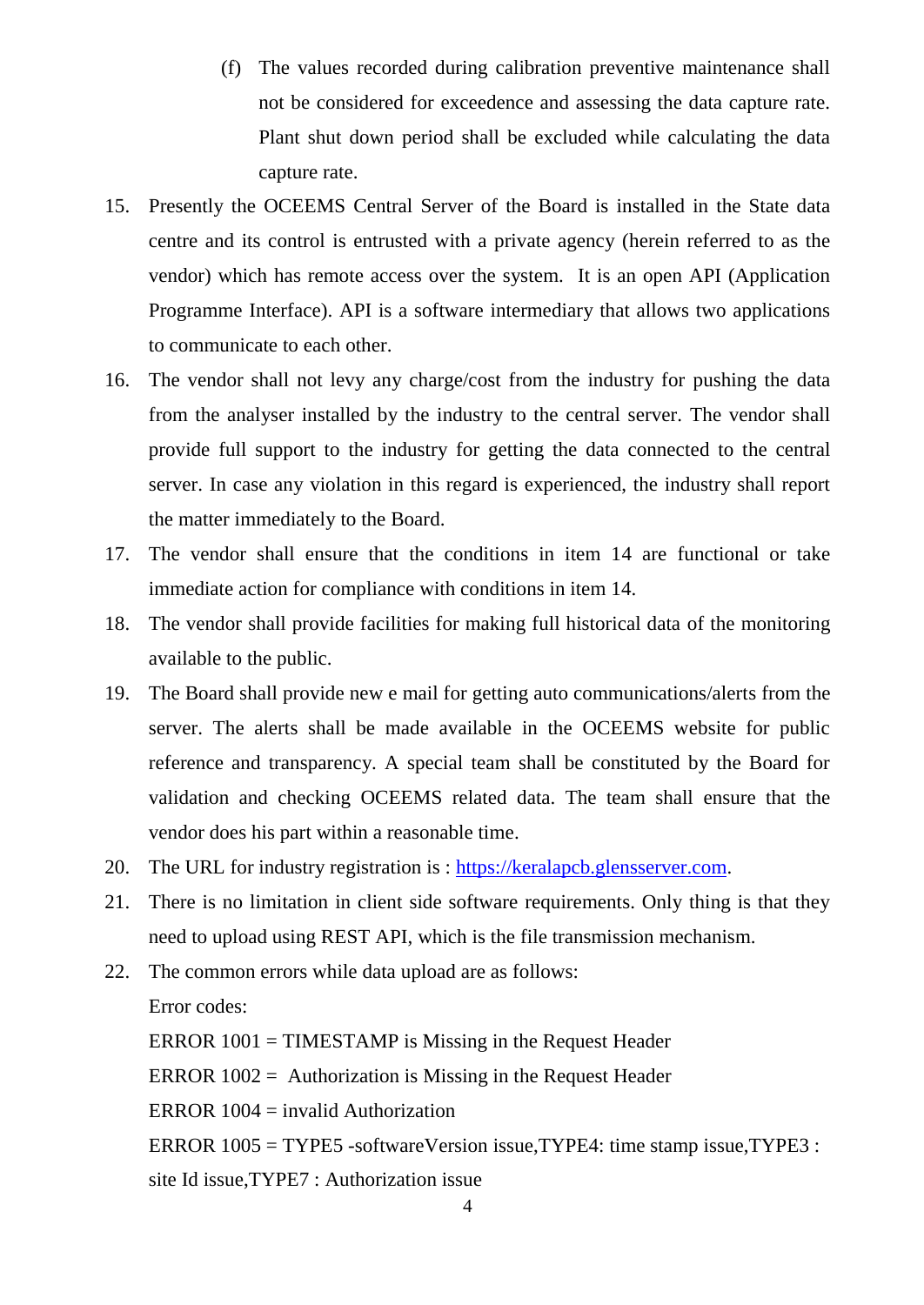ERROR 1006 = TYPE5 -softwareVersion issue,TYPE4: time stamp issue,TYPE3 : site Id issue,TYPE7 : Authorization issue ERROR 1007 = Invalid Authorization ERROR  $1008$  = Request header missing

23. The data upload follows an ISO-7168 format zip file.

The uploaded zip file will have two files, namely 1. Data File, 2.

Metadata File.

Eg: File Name should be in format of

site\_XXXX\_STACK\_A\_Boiler\_STACK\_20220204185535.zip

24. The cost of installing OCEMS & CEMS analysers is high. The approximate cost are noted below:

> Effluent monitoring system  $\rightarrow \overline{\mathfrak{F}}$  10-13 lakhs (pH, BOD, COD, TSS) Stack (PM, SO<sub>2</sub>, NO<sub>x</sub>) system  $\rightarrow \overline{\xi}$  30 lakhs Stack (PM alone) → ₹ 3 lakhs Continous Ambient air quality  $\rightarrow$  50 lakhs (with  $PM_{10}$  & PM  $_{2.5}$ , No<sub>x</sub>, So<sub>x</sub>) Continous Ambient air quality (with PM<sub>10</sub> or PM <sub>2.5</sub> alone  $\rightarrow \overline{\mathfrak{T}}$  15 lakhs (without  $No<sub>x</sub> So<sub>x</sub>$ ) Continous Ambient air quality (with both PM<sub>10</sub> & pM <sub>2.5</sub>)  $\rightarrow \bar{z}$  30 lakhs

Continous Noise monitoring  $\rightarrow$  7 lakhs

These values are indicative only and may vary with model & make, taxes, transportation charges etc.

- 25. Measurement of rate of flow is mandatory in OCEMS (effluent) & measurement of flow rate, temperature & moisture content is essential in stack.
- 26. Tampering with the online monitoring system will lead to revocation of the consent.
- 27. As a first step action shall be taken to bring the following industries under the OCEMS/CEMS purview (other than 17 category)
	- a) Industries with capital investment equal to or greater than 10 crore for red and 15 crore in orange category.
	- b) Hospitals with bed strength (inpatient facility) greater than 500.
	- c) Commercial/Residential apartments requiring Environment Clearance.
	- d) CSTP/CETP/STP with capacity greater than or equal to 100KLD.
	- e) Steel Process Industries irrespective of the investment.